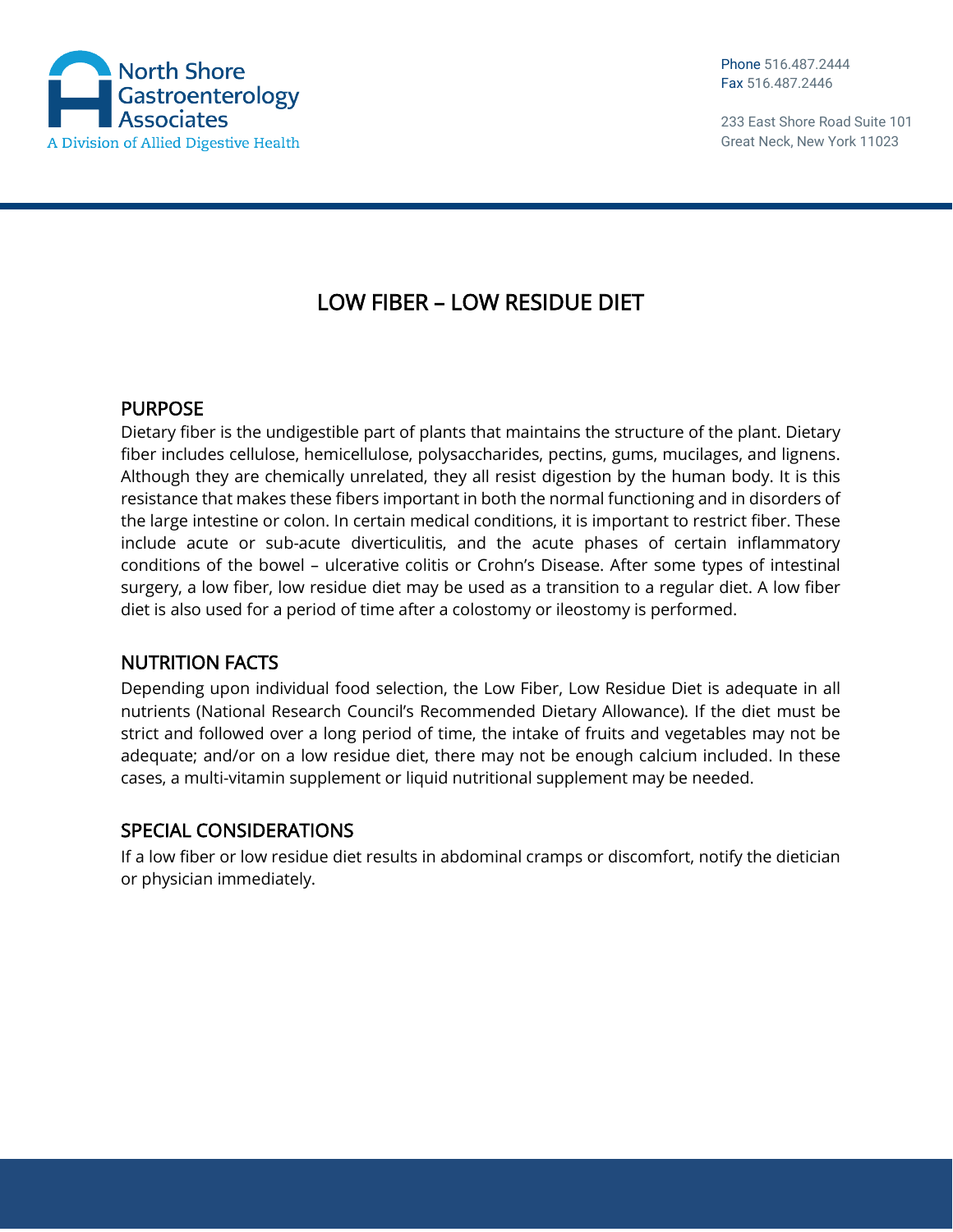

233 East Shore Road Suite 101 Great Neck, New York 11023

| <b>FOOD GROUPS</b>                                                    |                                                                                                                                                                                                                              |                                                                                                                                                          |  |  |  |  |
|-----------------------------------------------------------------------|------------------------------------------------------------------------------------------------------------------------------------------------------------------------------------------------------------------------------|----------------------------------------------------------------------------------------------------------------------------------------------------------|--|--|--|--|
| Group                                                                 | Recommend                                                                                                                                                                                                                    | Avoid                                                                                                                                                    |  |  |  |  |
| Milk & Milk Products<br>(2 or more cups daily)                        | All milk products                                                                                                                                                                                                            | Low Residue Diet only 2<br>cups daily of all milk<br>products                                                                                            |  |  |  |  |
| Vegetables (3 or<br>more servings daily)                              | Lettuce, vegetable juice without pulp,<br>the following cooked vegetables:<br>yellow squash (without seeds), green<br>beans, wax beans, spinach, pumpkin,<br>eggplant, potatoes (without skin),<br>asparagus, beets, carrots | Vegetable juices with pulp,<br>raw vegetables (except<br>lettuce), cooked vegetables<br>NOT on Recommended List                                          |  |  |  |  |
| Fruits (2 or more<br>servings daily)                                  | Fruit juices without pulp, canned<br>fruit (except pineapple), ripe<br>bananas, melons                                                                                                                                       | Fruit juices with pulp,<br>canned pineapple, fresh<br>fruit (except those on<br>Recommended List), prunes,<br>prune juice, dried fruit, jam<br>marmalade |  |  |  |  |
| Breads & Grains (4 or<br>more servings daily)                         | Bread and cereals made from<br>refined flours, pasta, white rice                                                                                                                                                             | Whole-grain breads, cereals,<br>rice and pasta, bran cereal,<br>oatmeal                                                                                  |  |  |  |  |
| Meat or Meat<br>Substitutes (5 to 6 oz<br>daily)                      | Meat, poultry, eggs, seafood                                                                                                                                                                                                 | Chunky peanut butter, nuts,<br>seeds, dried beans, dried<br>peas                                                                                         |  |  |  |  |
| Fats & Oils (servings<br>depend on caloric<br>needs)                  | All oils, margarine, butter                                                                                                                                                                                                  | Coconut                                                                                                                                                  |  |  |  |  |
| <b>Sweets &amp; Desserts</b><br>(servings depend on<br>caloric needs) | All not on Avoid List                                                                                                                                                                                                        | Desserts containing nuts,<br>coconuts                                                                                                                    |  |  |  |  |
| Miscellaneous                                                         | All not on Avoid List                                                                                                                                                                                                        | Popcorn, pickles,<br>horseradish, relish                                                                                                                 |  |  |  |  |